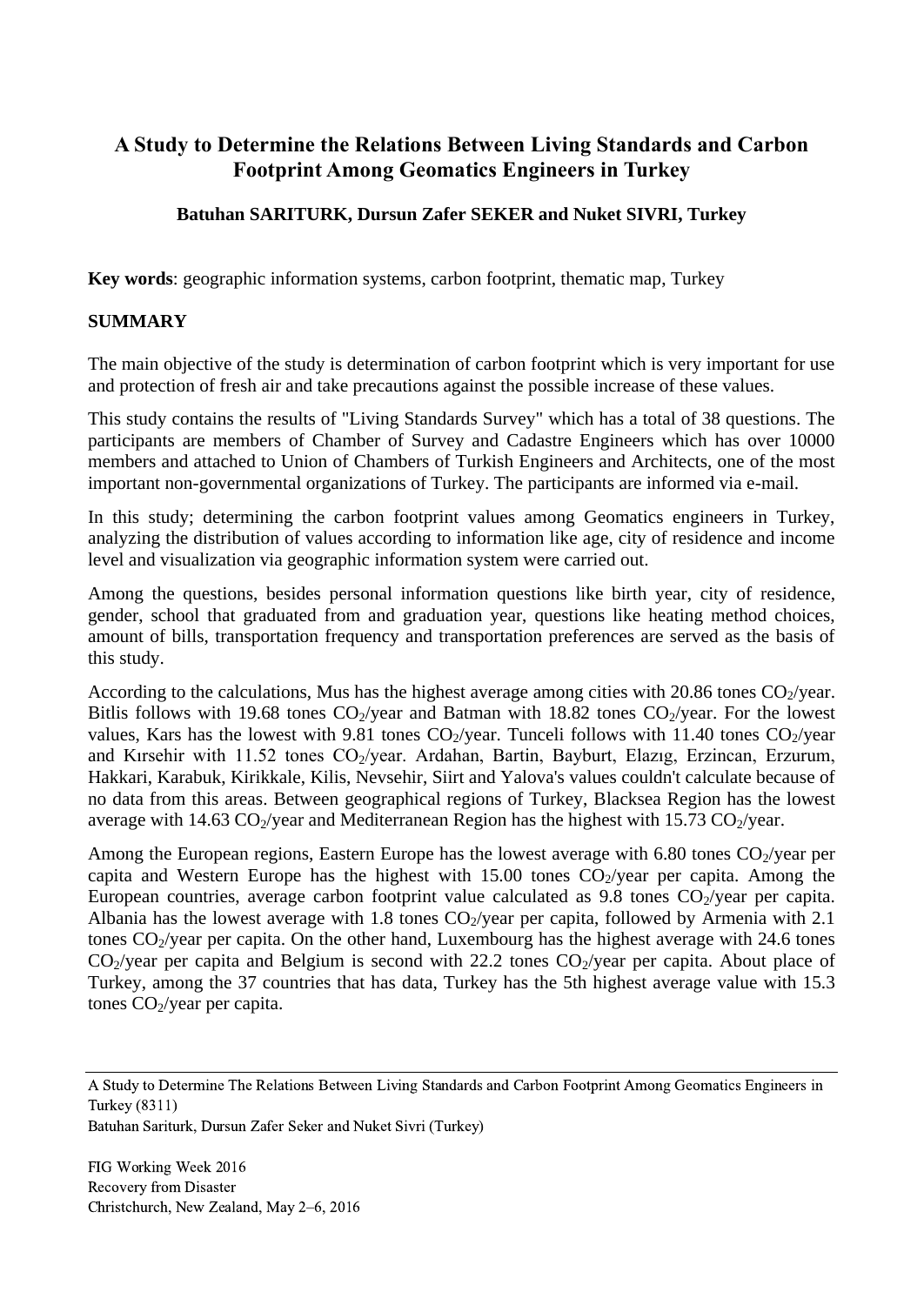## **A Study to Determine the Relations Between Living Standards and Carbon Footprint Among Geomatics Engineers in Turkey**

**Batuhan SARITURK, Dursun Zafer SEKER and Nuket SIVRI, Turkey**

#### **1. INTRODUCTION**

One of the most important problems of our time is sustainability. Today, the protection of natural resources and ensuring the sustainable management is a major problem. Humanity has the ability to make development sustainable to ensure that it meets the needs of the present without compromising the ability of future generations to meet their own needs (WCED, 1987). A concept that came up with sustainable living has been the ecological footprint. People consume resources and produce waste until the end of their lives. Productive land and water area that needed for the production of consumed resources and absorb the generated waste is referred as the ecological footprint (Schaller, 1999). In other words, the ecological footprint is the impact of human activities measured in terms of the area of biologically productive land and water required to produce the goods consumed and to assimilate the wastes generated. More simply, it is the amount of the environment necessary to produce the goods and services necessary to support a particular lifestyle. Ecological footprint is a measure of consumption of natural resources (Hoekstra, 2008). Carbon footprint (CFP) of the frame ecological footprint, measured in units of carbon dioxide  $(CO<sub>2</sub>)$ , is the damage to the environment in terms of the amount of greenhouse gases generated. From this perspective the footprint is a concept that should be known in the context of environmental, social and economic dimensions.

At the beginning of the problems arising with sustainability issues it comes to climate change and global warming. As two of the largest global challenges we face, the global warming and climate change, they present themselves as a natural process and require urgent measures along with the search for solutions. Therefore, various approaches to prevent the accumulation of greenhouse gases in the atmosphere has been developed. Among the gases that have greenhouse effect, it comes to  $CO<sub>2</sub>$  as one of the most effectives of all.  $CO<sub>2</sub>$ , such as a greenhouse or window of a car, lets the sun rays in but does not give out the heat. Because  $CO<sub>2</sub>$  has the highest rate among the greenhouse gases that released by human activities, studies have focused primarily on  $CO<sub>2</sub>$  analysis.

Reducing the emissions of greenhouse gases (GHG) will coincidentally lead to a reduction of other air pollutants such as fine particles, sulfur dioxide or nitrogen oxides, which cause major problems for air quality. This is because processes by which these pollutants are emitted are the same as those that produce  $CO_2$ . They are based on the burning of fossil fuels; so a car engine emits both  $CO_2$  as well as hazardous air pollutants. As the GHG and air pollutant emissions levels decline, the ambient air becomes healthier and the incidence of respiratory and cardiac disease falls.

Batuhan Sariturk, Dursun Zafer Seker and Nuket Sivri (Turkey)

A Study to Determine The Relations Between Living Standards and Carbon Footprint Among Geomatics Engineers in Turkey (8311)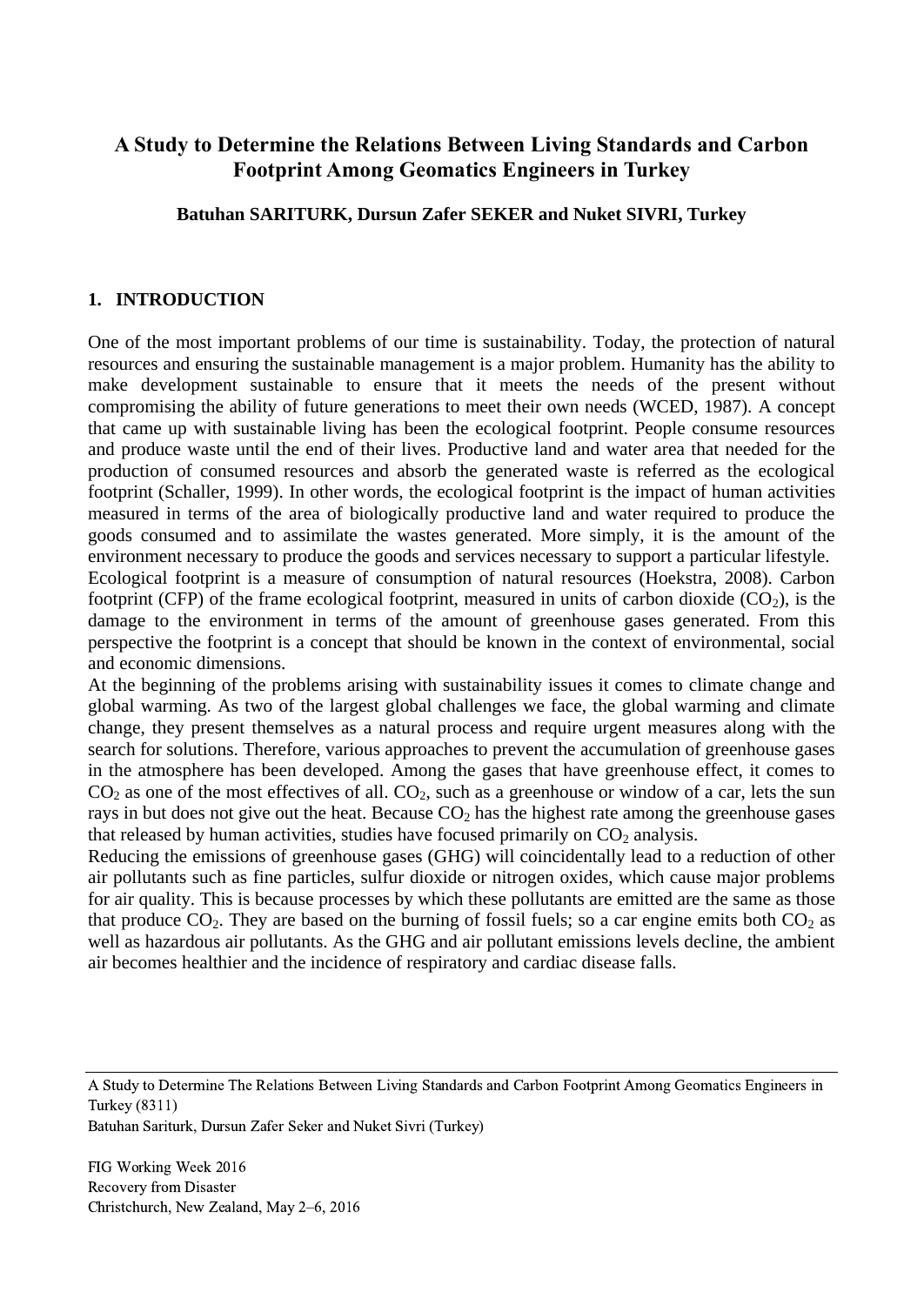### **2. CARBON FOOTPRINT**

CFP is the total amount of  $CO<sub>2</sub>$  and other greenhouse gases emitted over the full life cycle of a product or process, from extraction of raw materials through to decommissioning. CFP concept is a definition originated within the framework of the ecological footprint. But, there is no consensus on a standard definition of CFP. Whereas, a description as follows can be used; "A 'carbon footprint' is the total amount of  $CO<sub>2</sub>$  and other greenhouse gases, emitted over the full life cycle of a process or product." (UK POST, 2006).

At the same time, there is no consensus on how to measure or quantify a carbon footprint. Questions that need to be asked are: Should the carbon footprint include just carbon dioxide  $(CO<sub>2</sub>)$ emissions or other greenhouse gas emissions as well, e.g. methane? Should it be restricted to carbon-based gases or can it include substances that don't have carbon in their molecule, e.g.  $N_2O$ , another powerful greenhouse gas?

Weidmann and Minx (2008) mentioned that instead of all the greenhouse gases CFP should be composed of only CO2, both direct and indirect effects should be taken into account and the results should be in weight unit (kg, tones etc.).

CFP basically consists two main parts;

**1. Primary Carbon Footprint:** The sum of the direct carbon dioxide emissions of burning of fossil fuels, like domestic energy consumption by furnaces and waters heaters, and transportation, like automobiles and airplane travel.

**2. Secondary Carbon Footprint:** The sum of indirect emissions associated with the manufacture and breakdown of all products, services and food an individual or business consumes.

## **3. METHODOLOGY AND USED DATA**

### **3.1 Study Area and Participants**

This study contains the results of "Living Standards Survey" which has 38 questions. The survey created with Google Drive and the participants are members of the Chamber of Survey and Cadastre Engineers. Participants were selected from the members of the Chamber of Survey and Cadastre Engineers in order to have received similar education and formation of similar engineering.

645 responses from 68 cities of Turkey and abroad received from approximately 13000 members of the chamber. Demographic structure determined by directing fundamental questions like birth year, city of residence, gender, alma mater and graduation year. In order to determine CFP, questions in four main topics, especially about heating method choices, amount of bills, transportation frequency and transportation preferences, were prepared and the answers worked as the basis of the study.

A Study to Determine The Relations Between Living Standards and Carbon Footprint Among Geomatics Engineers in Turkey (8311)

Batuhan Sariturk, Dursun Zafer Seker and Nuket Sivri (Turkey)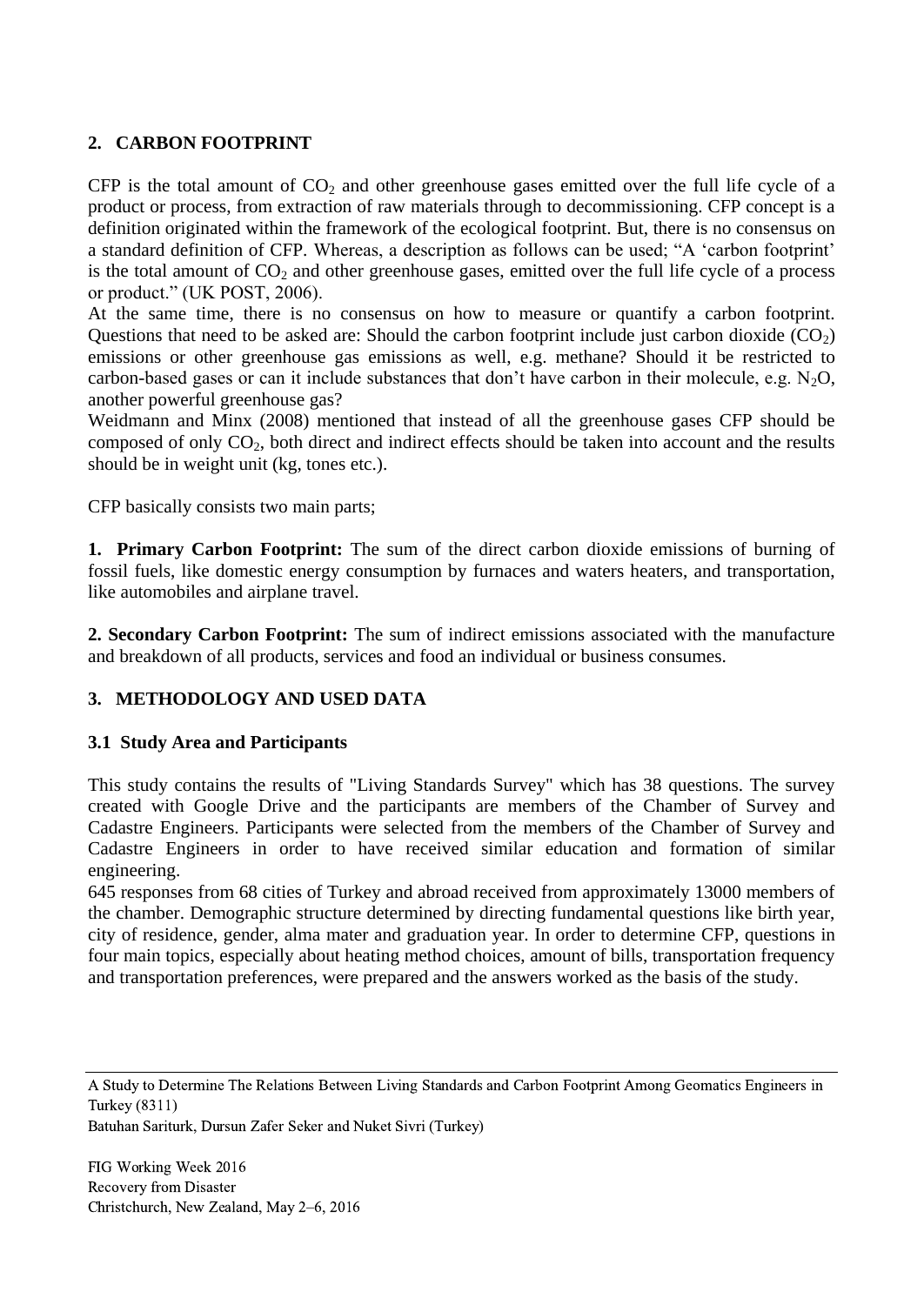### **3.2 Calculating Carbon Footprint**

Questions of the survey were prepared by examining available CFP calculators' surveys and literature studies. To find the answer of the question "How many people do I need to reply survey?" sampling method was applied. For this study, the required number of participants were calculated approximately 390 with an acceptable margin of error of 5%. The number of total return, which is 645 more than necessary. With this return number, 3.8% margin of error was obtained. Then, these CFP values grouped using the information of the participants and found some average values inquires.

There are many web sites can be used to calculate CFP values. In this study, WWF's (World Wide Fund for Nature) calculator was used (URL-1). According to the answers of survey, CFP values calculated for all participants. Using data from living standards survey, CFP values of cities and geographic regions of Turkey calculated with WWF's calculator.

### **3.3 Analysis of the Value**

Assessments were carried out on the basis of people, region, cities and age considering the calculated CFP values. Among geographical regions of Turkey, Black Sea Region has the lowest value with 14.63 tones  $CO_2$ /year and Mediterranean Region has the highest with 15.73 tones  $CO<sub>2</sub>/year$  as shown in Table 1.

| <b>Regions</b>        | <b>CFP Value</b> | <b>Total</b>   | Participating  | Participation |
|-----------------------|------------------|----------------|----------------|---------------|
|                       | (tones $CO2$ )   | <b>Members</b> | <b>Members</b> | Percentage    |
| Blacksea              | 14.63            | 1524           | 64             | 4.20%         |
| Central Anatolia      | 14.71            | 3272           | 136            | 4.16%         |
| Aegean                | 14.77            | 1529           | 63             | 4.12%         |
| Eastern Anatolia      | 14.94            | 494            | 18             | 3.64%         |
| Southeastern Anatolia | 14.97            | 547            | 18             | 3.29%         |
| Mediterranean         | 15.73            | 1356           | 57             | 4.20%         |
| Marmara               | 15.80            | 4358           | 194            | 4.45%         |

Table 1. Average CFP and Participant Values of Geographic Regions of Turkey

As the results of calculation, Mus has the highest average carbon footprint value among all the cities of Turkey with 20.86 tones CO2/year per capita and Kars has the lowest value with 9.81 tones CO2/year per capita (Table 2). Calculations could not be made for Ardahan, Bartin, Bayburt, Elazıg, Erzincan, Erzurum, Hakkari, Karabuk, Kirikkale, Kilis, Nevsehir, Siirt and Yalova because there weren't any participants from these cities.

A Study to Determine The Relations Between Living Standards and Carbon Footprint Among Geomatics Engineers in Turkey (8311)

Batuhan Sariturk, Dursun Zafer Seker and Nuket Sivri (Turkey)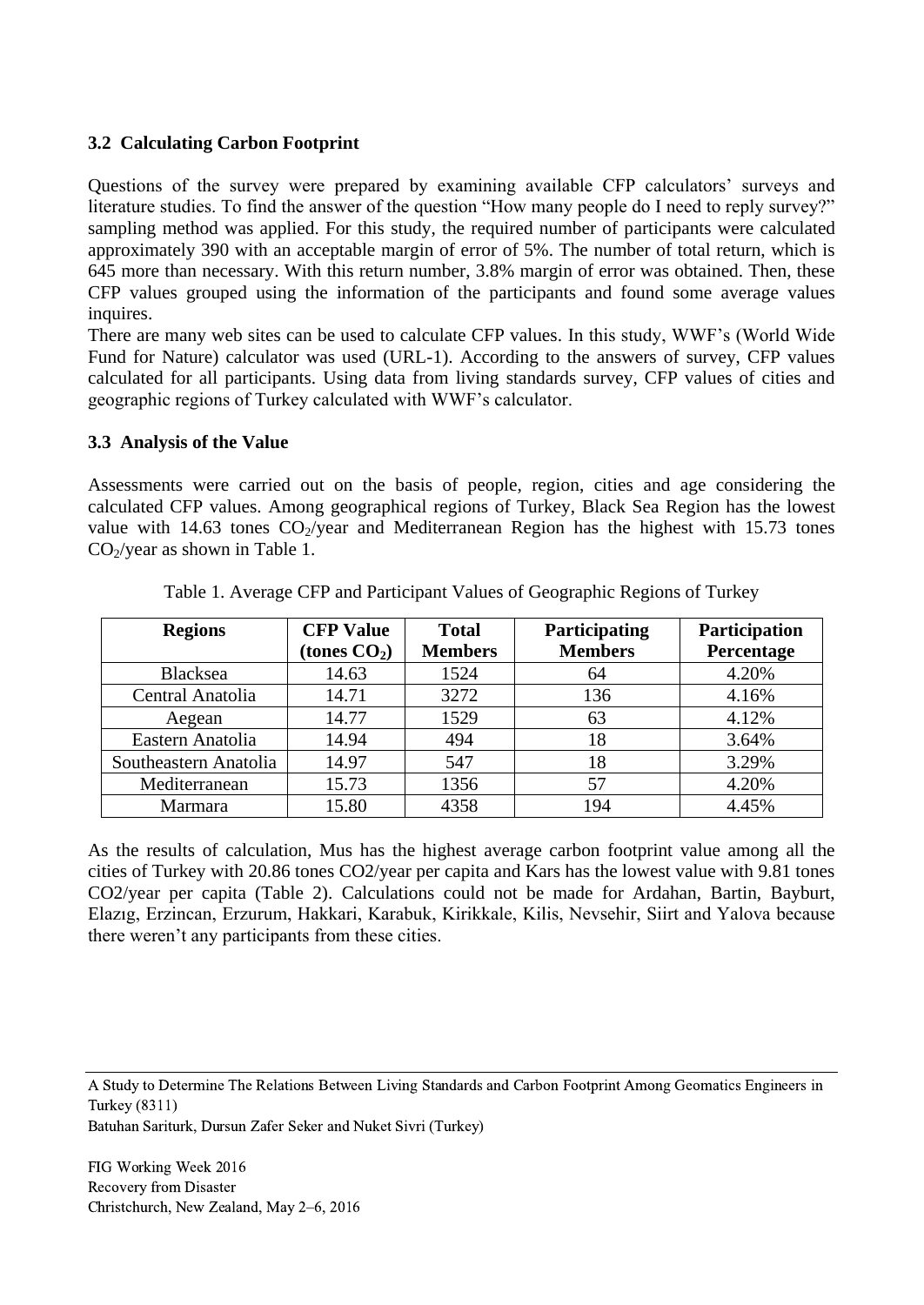| City             | <b>CFP</b>   | <b>Total Chamber</b> | Participating           | Percentage of |
|------------------|--------------|----------------------|-------------------------|---------------|
|                  | <b>Value</b> | <b>Members</b>       | <b>Members</b>          | Participation |
| Adana            | 17.80        | 252                  | 9                       | 4%            |
| Adiyaman         | 13.39        | 36                   | $\overline{2}$          | 6%            |
| Afyon            | 17.00        | 76                   | 6                       | $8\%$         |
| Agri             | 11.70        | 26                   | 1                       | 4%            |
| Aksaray          | 14.52        | 52                   | $\overline{4}$          | $8\%$         |
| Amasya           | 15.16        | 37                   | $\overline{2}$          | $5\%$         |
| Ankara           | 15.89        | 2076                 | 109                     | 5%            |
| Antalya          | 16.04        | 467                  | 18                      | 4%            |
| Ardahan          | 0.00         | 9                    | $\boldsymbol{0}$        | $0\%$         |
| Artvin           | 17.65        | 40                   | $\overline{3}$          | $8\%$         |
| Aydin            | 15.77        | 160                  | $\overline{8}$          | $5\%$         |
| <b>Balikesir</b> | 17.05        | 111                  | $\overline{2}$          | 2%            |
| <b>Bartin</b>    | 0.00         | 16                   | $\boldsymbol{0}$        | $0\%$         |
| <b>Batman</b>    | 18.82        | 59                   | $\overline{2}$          | 3%            |
| Bayburt          | 0.00         | 6                    | $\mathbf{0}$            | $0\%$         |
| Bilecik          | 14.18        | 30                   | $\mathbf{1}$            | 3%            |
| Bingol           | 14.45        | $\overline{7}$       | $\overline{2}$          | 29%           |
| <b>Bitlis</b>    | 19.68        | 27                   | $\overline{2}$          | 7%            |
| Bolu             | 12.29        | 56                   | $\mathbf{1}$            | $2\%$         |
| <b>Burdur</b>    | 16.16        | 27                   | $\overline{2}$          | 7%            |
| <b>Bursa</b>     | 16.43        | 390                  | 26                      | $7\%$         |
| Canakkale        | 15.88        | 83                   | $\overline{7}$          | $8\%$         |
| Cankiri          | 17.50        | 28                   | $\overline{2}$          | 7%            |
| Corum            | 14.53        | 73                   | $\overline{\mathbf{3}}$ | 4%            |
| Denizli          | 16.19        | 148                  | $\overline{4}$          | 3%            |
| Diyarbakir       | 16.68        | 131                  | $\overline{4}$          | 3%            |
| Duzce            | 18.77        | 42                   | $\overline{\mathbf{3}}$ | $7\%$         |
| Edirne           | 13.95        | 50                   | $\overline{2}$          | 4%            |
| Elazig           | 0.00         | 72                   | $\boldsymbol{0}$        | $0\%$         |
| Erzincan         | $0.00\,$     | 36                   | $\overline{0}$          | $0\%$         |
| Erzurum          | 0.00         | 50                   | $\boldsymbol{0}$        | $0\%$         |
| Eskisehir        | 16.64        | 122                  | $\overline{\mathbf{3}}$ | 2%            |
| Gaziantep        | 16.61        | 126                  | $\overline{7}$          | 6%            |
| Giresun          | 13.37        | 67                   | $\overline{4}$          | $6\%$         |
| Gümüshane        | 17.22        | 30                   | $\overline{4}$          | 13%           |

Table 2. Total Chamber Members, Participating Members and Percentages by Provinces

A Study to Determine The Relations Between Living Standards and Carbon Footprint Among Geomatics Engineers in Turkey (8311)

Batuhan Sariturk, Dursun Zafer Seker and Nuket Sivri (Turkey)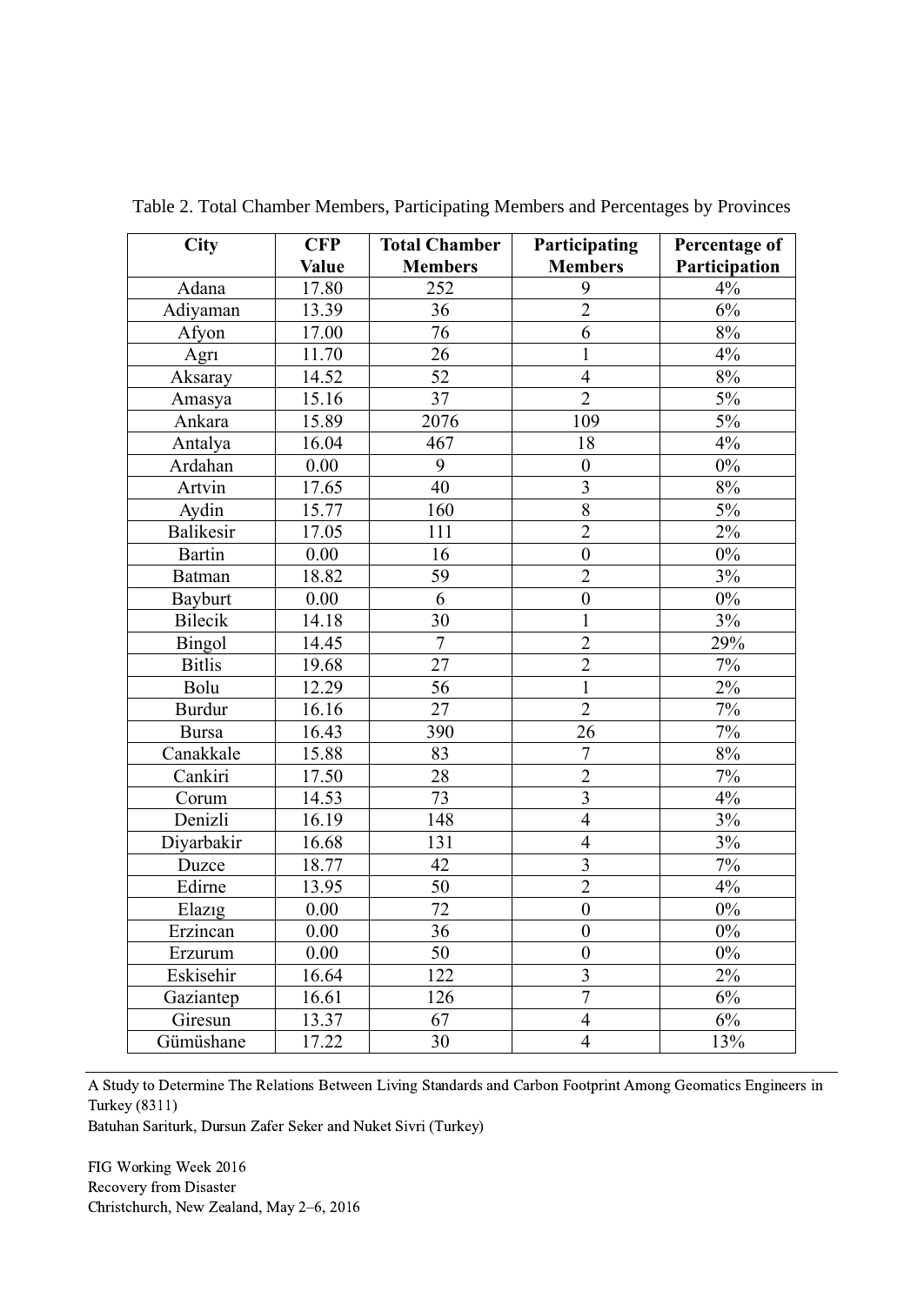| Hakkari       | 0.00  | 16   | $\boldsymbol{0}$ | $0\%$ |
|---------------|-------|------|------------------|-------|
| Hatay         | 14.02 | 147  | 9                | 6%    |
| Igdir         | 16.43 | 15   | $\overline{2}$   | 13%   |
| Isparta       | 15.42 | 51   | $\overline{3}$   | 6%    |
| Istanbul      | 16.69 | 3157 | 151              | $5\%$ |
| Izmir         | 14.33 | 636  | 32               | $5\%$ |
| Kahramanmaras | 15.87 | 127  | 6                | 5%    |
| Karabük       | 0.00  | 35   | $\boldsymbol{0}$ | $0\%$ |
| Karaman       | 12.70 | 33   | $\mathbf{1}$     | 3%    |
| Kars          | 9.81  | 14   | $\mathbf{1}$     | $7\%$ |
| Kastamonu     | 16.81 | 50   | $\overline{2}$   | 4%    |
| Kayseri       | 14.58 | 189  | 6                | 3%    |
| Kirikkale     | 0.00  | 42   | $\boldsymbol{0}$ | $0\%$ |
| Kırklareli    | 14.49 | 39   | $\overline{4}$   | 10%   |
| Kırsehir      | 11.52 | 36   | $\mathbf{1}$     | 3%    |
| Kilis         | 0.00  | 5    | $\overline{0}$   | $0\%$ |
| Kocaeli       | 16.69 | 226  | 13               | 6%    |
| Konya         | 14.74 | 514  | 23               | 4%    |
| Kutahya       | 14.06 | 78   | $\sqrt{2}$       | $3\%$ |
| Malatya       | 16.09 | 86   | $\overline{5}$   | 6%    |
| Manisa        | 14.90 | 119  | $\boldsymbol{7}$ | 6%    |
| Mardin        | 13.35 | 49   | $\mathbf{1}$     | 2%    |
| Mersin        | 13.30 | 240  | 12               | 5%    |
| Mugla         | 13.23 | 269  | 13               | 5%    |
| Mus           | 20.86 | 19   | $\mathbf{1}$     | 5%    |
| Nevsehir      | 0.00  | 32   | $\boldsymbol{0}$ | $0\%$ |
| Nigde         | 13.51 | 51   | $\overline{2}$   | 4%    |
| Ordu          | 13.66 | 87   | $\overline{5}$   | 6%    |
| Osmaniye      | 17.19 | 45   | $\overline{7}$   | 16%   |
| Rize          | 13.37 | 42   | $\overline{5}$   | 12%   |
| Sakarya       | 17.82 | 106  | $\overline{5}$   | $5\%$ |
| Samsun        | 13.39 | 294  | 12               | 4%    |
| Siirt         | 0.00  | 23   | $\boldsymbol{0}$ | $0\%$ |
| Sinop         | 12.51 | 35   | $\overline{4}$   | 11%   |
| Sivas         | 13.62 | 72   | 5                | 7%    |
| Sanlıurfa     | 11.85 | 100  | $\overline{7}$   | 7%    |
| Sirnak        | 14.07 | 18   | $\overline{2}$   | 11%   |
| Tekirdag      | 14.80 | 121  | $\overline{5}$   | 4%    |
| Tokat         | 13.73 | 64   | $\overline{3}$   | 5%    |
| Trabzon       | 13.30 | 443  | 16               | 4%    |
| Tunceli       | 11.40 | 15   | 1                | 7%    |
| Usak          | 12.64 | 43   | $\overline{3}$   | 7%    |

A Study to Determine The Relations Between Living Standards and Carbon Footprint Among Geomatics Engineers in Turkey (8311)

Batuhan Sariturk, Dursun Zafer Seker and Nuket Sivri (Turkey)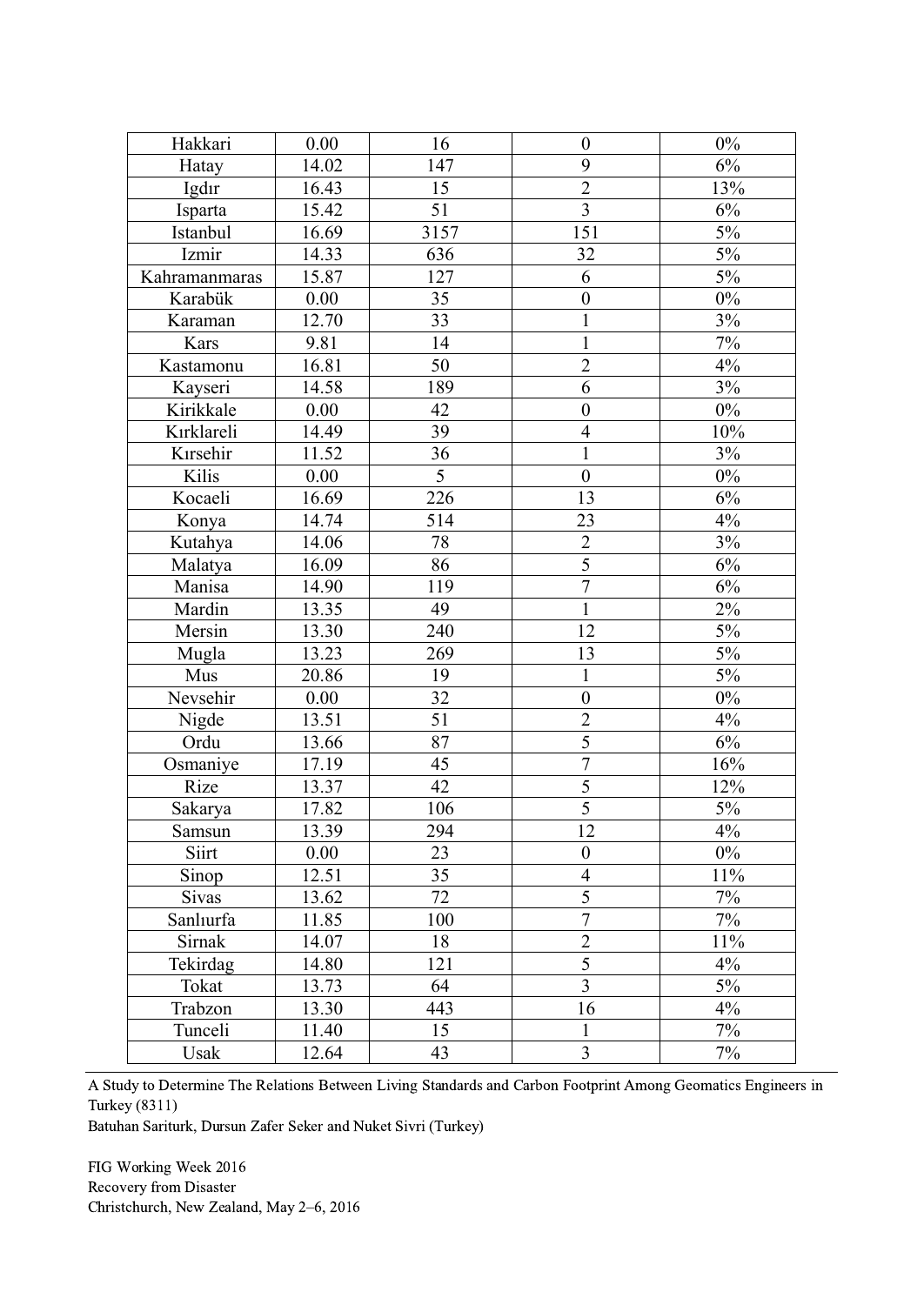| Van       | $\Delta$     | $\Omega$ | 8% |
|-----------|--------------|----------|----|
| Yalova    | $0.00\,$     |          | 0% |
| Yozgat    | 6.58         |          | 8% |
| Zonguldak | $\mathbf{z}$ | $\sim$   | 50 |

#### **3.4 GIS-Based Maps**

Fist process to begin creating CFP maps is calculate values on the basis of provinces and import them to the system. The average value of all individuals in a province gives the average value of that city. After calculate and transfer the CFP values of the cities, next step is perform a similar process for the geographical regions (Mediterranean Region, Black Sea region, Aegean Region, Marmara Region, Central Anatolia Region, Eastern Anatolia Region and Southeastern Anatolia Region). After all necessary data imported to the system, next step is creating the maps.



Figure 1. CFP Map of Turkey by Provinces and Geographic Regions

To produce CFP map of Europe, Similar steps were applied. The first step was to obtain the countries CFP values. For Turkey, an average value was found using the previously calculated CFP values of Geomatics engineers that living in the country. For European countries, 2010 data provided by the Carbon Footprints of Nations organization was used. In the next step, Europe is divided into four geographical regions as Eastern Europe, Southern Europe, Northern Europe and Western Europe.

A Study to Determine The Relations Between Living Standards and Carbon Footprint Among Geomatics Engineers in Turkey (8311)

Batuhan Sariturk, Dursun Zafer Seker and Nuket Sivri (Turkey)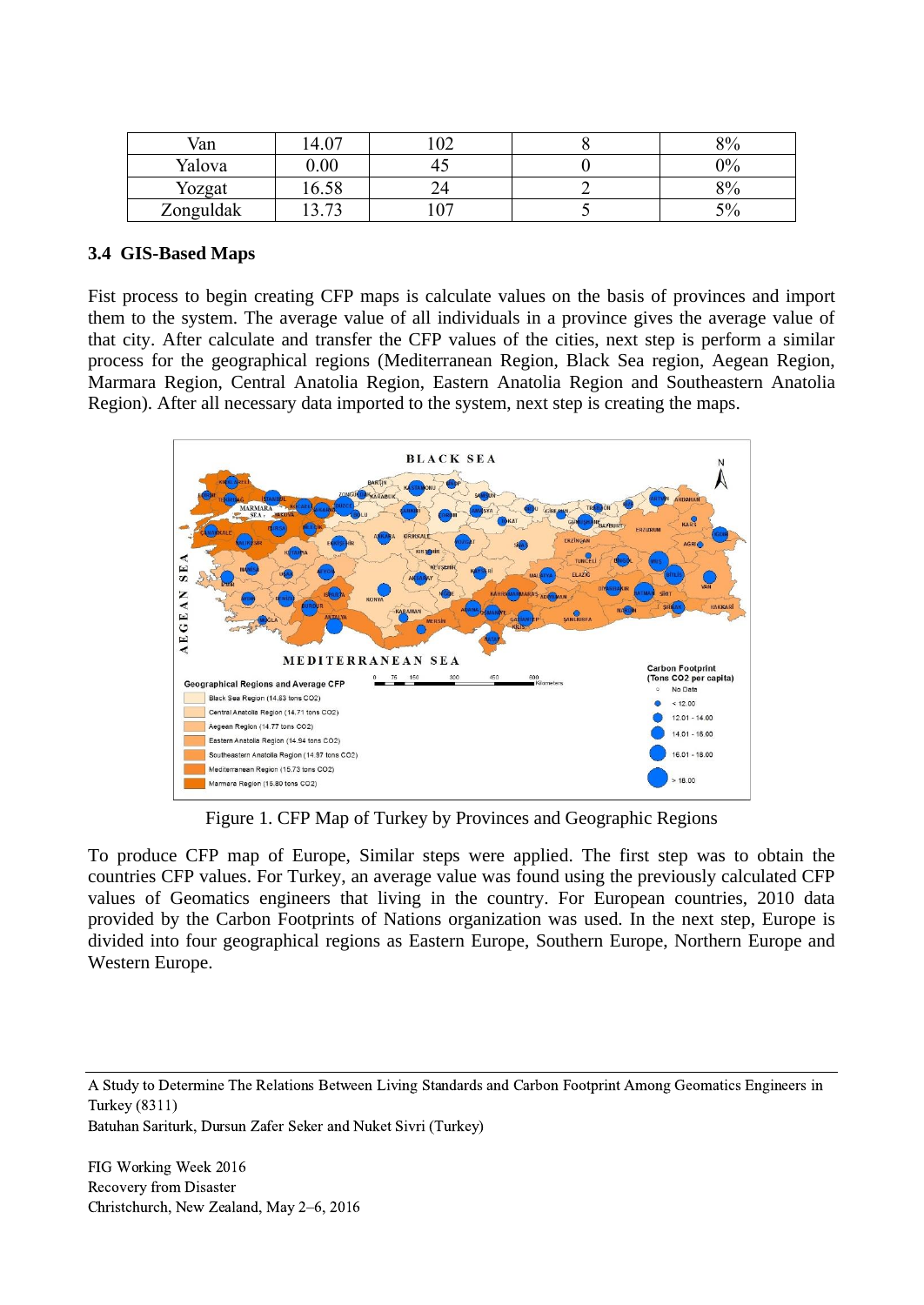

Figure 2. CFP Map of Turkey and Other European Countries

## **4. RESULTS AND SUGGESTIONS**

When Geomatics Engineers in Turkey grouped depending on their income distribution, 6% has low income (0-450 €/month), %20 has medium income (450-850 €/month), %42 has high income (850-1200 €/month) and %33 has very high income (more than 1200 €/month). When evaluating CFP values compared to income, it's seen that very high income group has the highest values with 16.71 tones  $CO<sub>2</sub>/year$ .

According to the distribution by gender; 87% of the participants are male and 13% of them are female. Average CFP for male Geomatics engineers is  $15.34$  tones  $CO<sub>2</sub>/year$  and average for female Geomatics engineers is 15.29 tones  $CO_2$ /year.

Considering the age groups, 40 and above group (32% of the participants) has the highest value with 16.25 tones  $CO_2$ /year. 30-40 group (35% of the participants) follows with 15.47 tones  $CO_2$ /year and 20-30 group (33% of the participants) with 14.25 tones  $CO_2$ /year. Although the 20-30 age group doesn't have a high income, because of their active life they use transportation intensely. Notwithstanding, personal care consumptions come with modern life are direct reasons of CFP increase. When we look at the 30-40 age group, they often use airlines because of their active business life. This has a significant effect on CFP. Also, this age group spent more money than the others on technological equipment like cellphones, computers etc. For above 40 age group, there is an increase in the domestic heating and other daily activities. In these ages, due to spend more time at home, indoor activities have more effect on CFP values.

A Study to Determine The Relations Between Living Standards and Carbon Footprint Among Geomatics Engineers in Turkey (8311)

Batuhan Sariturk, Dursun Zafer Seker and Nuket Sivri (Turkey)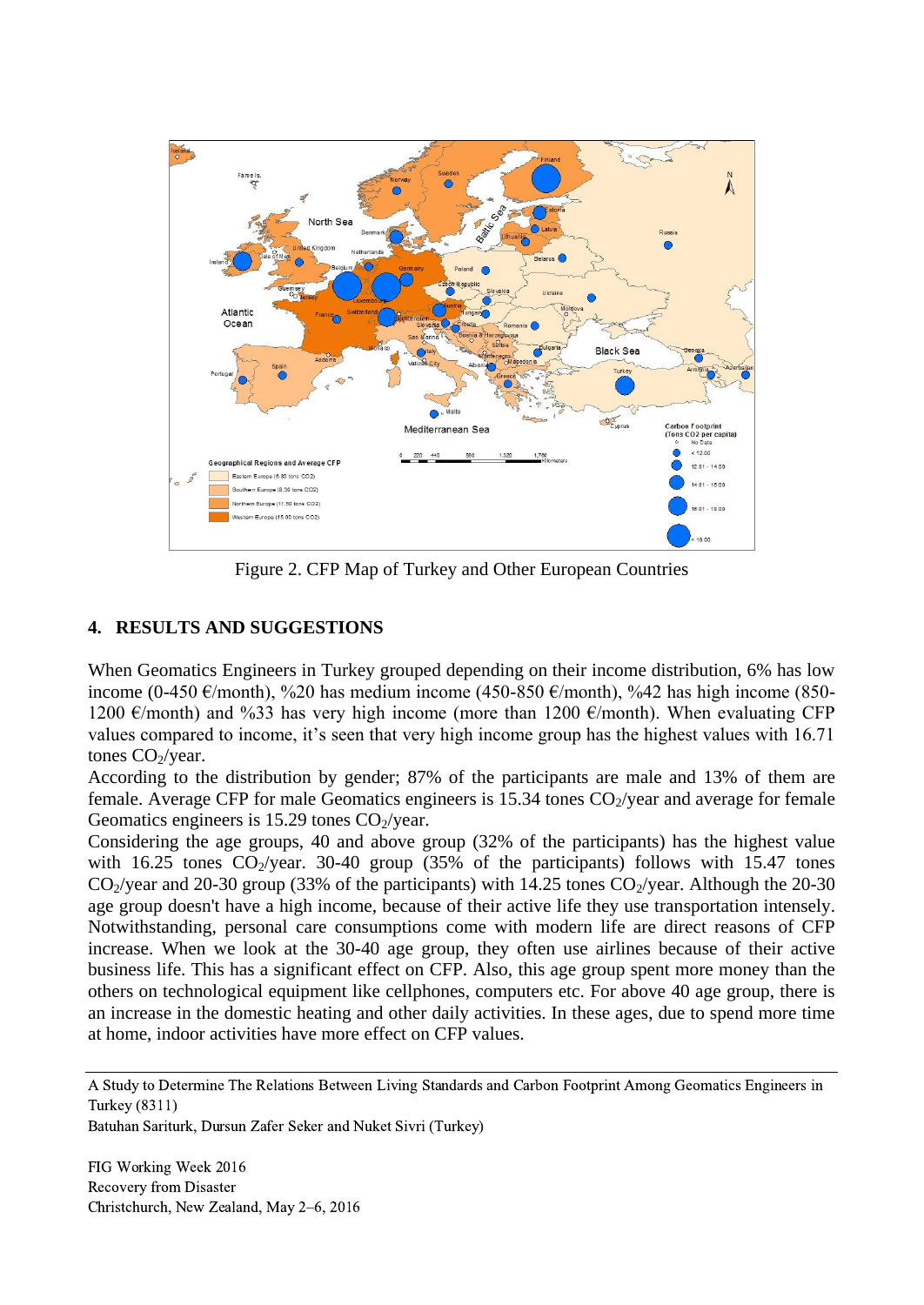According the results of the evaluation among the provinces, average CFP value for Turkey was found as 15.34 tones  $CO_2$ /year. The lowest value among the cities is 9.81 tones  $CO_2$ /year for Kars and the highest values is 20.86 tones  $CO_2$ /year for Mus. Among the geographical regions of Turkey, Black Sea Region has the lowest overall of CFP with 14.63 tones  $CO_2$ /year and Mediterranean Region has the highest overall with 15.73 tones  $CO_2$ /year. About the reasons of high CFP values, it could be said that for western parts, fossil fuel usage for transportation and industry and for the eastern parts fuel used for heating are the major factors.

Among the European regions, Eastern Europe has the lowest average with 6.80 tones CO2/year per capita and Western Europe has the highest with 15.00 tones CO2/year per capita. Among the European countries, average carbon footprint value calculated as 9.8 tones CO2/year per capita. Albania has the lowest average with 1.8 tones CO2/year per capita, followed by Armenia with 2.1 tones CO2/year per capita. On the other hand, Luxembourg has the highest average with 24.6 tones CO2/year per capita and Belgium is second with 22.2 tones CO2/year per capita. About place of Turkey, among the 37 countries that has data, Turkey has the 5th highest average value with 15.3 tones CO2/year per capita. As the main reasons of high CFP in western countries; high income, the abundance of carbon release activities due to the high level of income, high rate of industrialization and therefore excess consumption of fossil fuels can be mentioned.

The value calculated for Turkey belongs to 2014 and it contains only the information of Geomatics engineers. At the same time, values for European countries belong to 2010 and from a different source. Because of that, there is no exact comparison between them. However, these assessments are carried out with an important qualities in terms of providing awareness.

Greenhouse gases that released into the atmosphere as a result of human activities are the main reasons of global warming because of their heat retention capacity. Carbon footprint concept consisting of  $CO<sub>2</sub>$ , the most important of these greenhouse gases, is an increasingly popular topic mainly due to its rise and effects to the nature. Minimizing the carbon footprint, especially with regard to the prevention of global warming is more important than ever. Developed countries are producing more carbon emissions and lifestyles are becoming also consume more energy. Using renewable green energy sector, which is a more healthy form of energy without affecting global pollution, should be initiated as soon as possible.

### **REFERENCES**

**Bensghir, T. K., Akay A.,** (2006), Bir Kamu Politika Aracı Olarak Coğrafi Bilgi Sistemleri (CBS): Türkiye'de Belediyelerin CBS Uygulamalarının Değerlendirilmesi, Çağdaş Yerel Yönetimler, Cilt 15, ss. 31 -46 (In Turkish).

**British Standards Institution (BSI),** (2008). Guide to PAS 2050, How to Assess the Carbon Footprint of Goods and Services, British Standards, London, England.

**Greene, R. W.,** (2001), Open Access: GIS in E-government, ESRI Pres, USA.

**Hoekstra, A. Y.,** (2008). Water Neutral: Reducing and Offsetting the Impacts of Water Footprints. UNESCO-IHE, Value of Water Research Report Series, No. 28.

A Study to Determine The Relations Between Living Standards and Carbon Footprint Among Geomatics Engineers in Turkey (8311)

Batuhan Sariturk, Dursun Zafer Seker and Nuket Sivri (Turkey)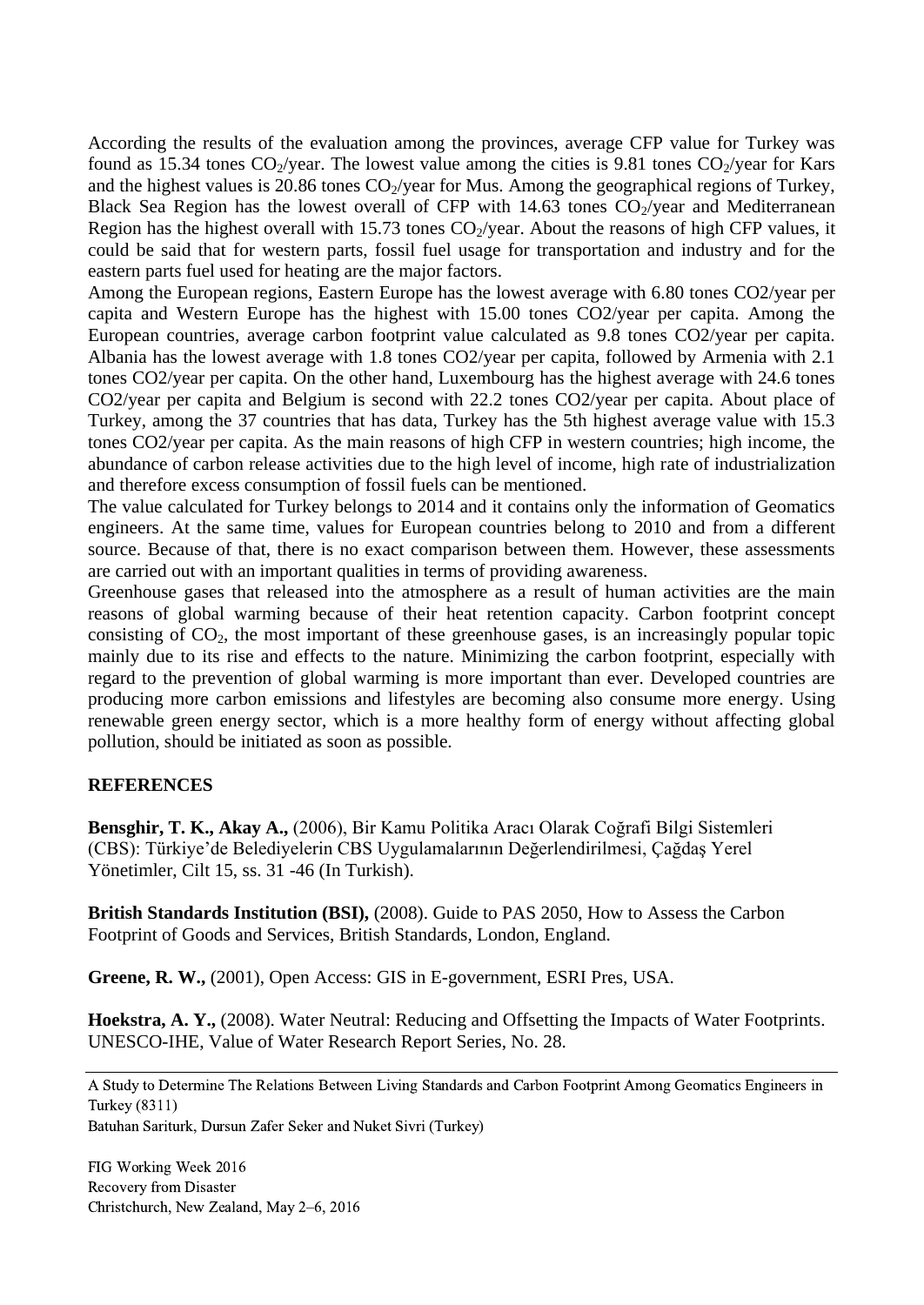**Marin, C. M.,** (2004), Sistem Yaklaşımıyla Ekosistemde Enerji ve Maddenin Dönüşümü ve Ekolojik Sorunlar, Çevre Sorunlarına Çağdaş Yaklaşımlar - Ekolojik, Ekonomik, Politik ve Yönetsel Perspektifler. Beta Basım A.Ş., Istanbul, Turkey (In Turkish).

**Sariturk B., Sivri N., Seker D. Z.** (2015). Türkiye'deki Geomatik Mühendisleri Arasında Yaşam Standartları ve Karbon Ayak İzi Arasındaki İlişkinin Belirlenmesi. 15. Türkiye Harita Bilimsel ve Teknik Kurultayı, Ankara, Turkey (In Turkish).

**Schaller, D.,** (1999), Our Footprints-They're All Over the Place, Newsletter of the Utah Society for Enviromental Education, 9 (4).

**UK POST (Parliamentary Office of Science and Technology)** (2006). Carbon Footprint of Electricity Generation. No 268.

Wiedmann, T., Minx, J. (2008). A Definition of "carbon footprint". Ecological Economics Research Trends, Chapter 1, Pages 1 -11, Nova Science Publishers, Hauppauge NY, USA.

**World Commission on Environment and Sustainable Development (WCED),** (1987). Our Common Future (The Brundtland Report). Oxford University Press, Oxford, England.

**URL-1:** <http://footprint.wwf.org.uk>, [Accessed 12 August 2014].

**URL-2:** <http://carbonfootprintofnations.com>, [Accessed 3 September 2014].

**URL-3: <**http://wwf.panda.org>, [Accessed 10 February 2016].

## **BIOGRAPHICAL NOTES**

**Batuhan Sariturk;** is a PhD student and research/teaching assistant at Istanbul Technical University, Department of Geomatics Engineering. He graduated from Karadeniz Technical University, Department of Geodesy and Photogrammetry Engineering in 2012, obtained his master degree from Istanbul Technical University, Department of Geomatics Engineering in 2014.

**Dursun Zafer Şeker;** graduated from Istanbul Technical University (ITU), Civil Engineering Faculty, Department of Geodesy and Photogrammetry in 1985, completed his Master degree in 1988 and PhD degree in 1993 in the same department. His researches and studies are mostly related to GIS, photogrammetry and remote sensing. His expertise and current research activities are focused in the area of GIS and remote sensing on the environmental issues, GIS-based watershed management and documentation of cultural heritage. He is also an active member of the Chamber of Surveying Engineers of Turkey. He has been working at the Department of Geomatics of ITU since 1986.

Batuhan Sariturk, Dursun Zafer Seker and Nuket Sivri (Turkey)

A Study to Determine The Relations Between Living Standards and Carbon Footprint Among Geomatics Engineers in Turkey (8311)